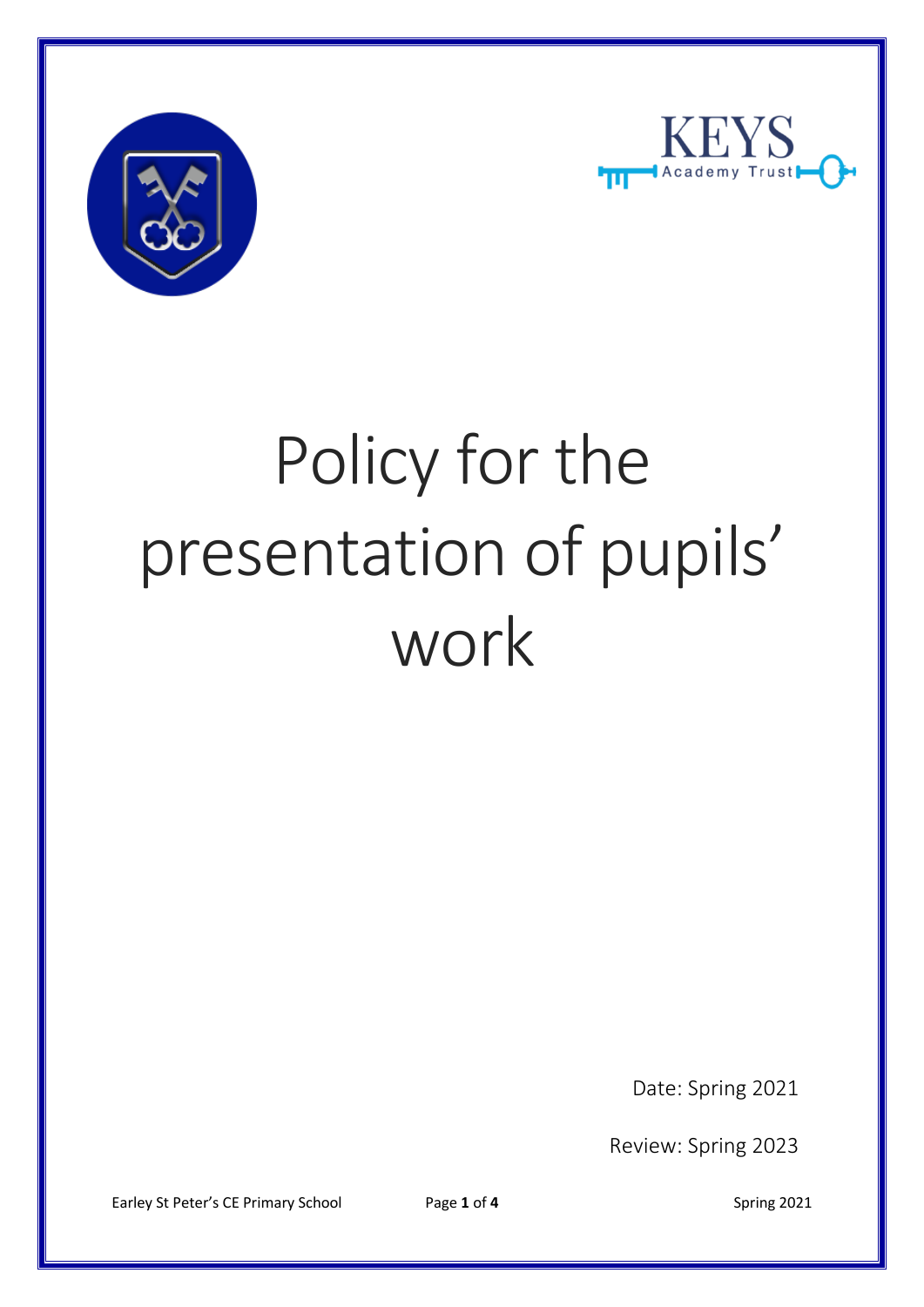## **EARLEY ST PETER'S C OF E PRIMARY SCHOOL**

#### **POLICY FOR THE PRESENTATION OF PUPIL'S WORK**

#### **1 - Aims**

The aims of this policy are to

- i. Clarify for staff and parents the school's expectations of how pupils will present and set out their work so that these expectations are consistent throughout the school;
- ii. Provide a clear statement for Governors, parents and other interested parties describing our expectations;
- iii. Provide a framework that will encourage pupils to take pride in their work.

#### **2 Introduction**

Encouraging our pupils to take pride in their work is consistent with our expectation that they will do their best in all areas of school life.

We believe that placing an emphasis on neat and clear presentation is an important aspect of teaching our pupils to communicate effectively – there is little point in encouraging pupils to be creative, reflective and logical in their approach to work if their ideas cannot be understood. Neat and clear presentation acknowledges that each piece of work will have an 'audience'.

Similarly, it is important that the pupils themselves can understand their work when they go back to it (for example, when revising for a test or producing a piece of homework).

#### **3 Key Points**

#### **(i) Handwriting**

All handwriting that the children do should be in the school's agreed, style which is based on the 'Penpals' scheme. Staff must follow the lessons and aspects of the scheme appropriate to the year group they are teaching. These are in the teacher's book for each year group. Staff should also model this style in their handwriting on boards and in pupil's books.

Key Stage 1 pupils use pencil for their written work. Key Stage 2 pupils switch to using black school pens as soon as possible. Other pens, especially biro, and other colours should not be allowed.

#### **(ii) Mistakes**

If a pupil makes a mistake in a piece of writing they should cross through the mistake with a single pencil drawn line, using a ruler. Free hand scribbling out looks very untidy. The **only** 

Earley St Peter's CE Primary School Page 2 of 4 Spring 2021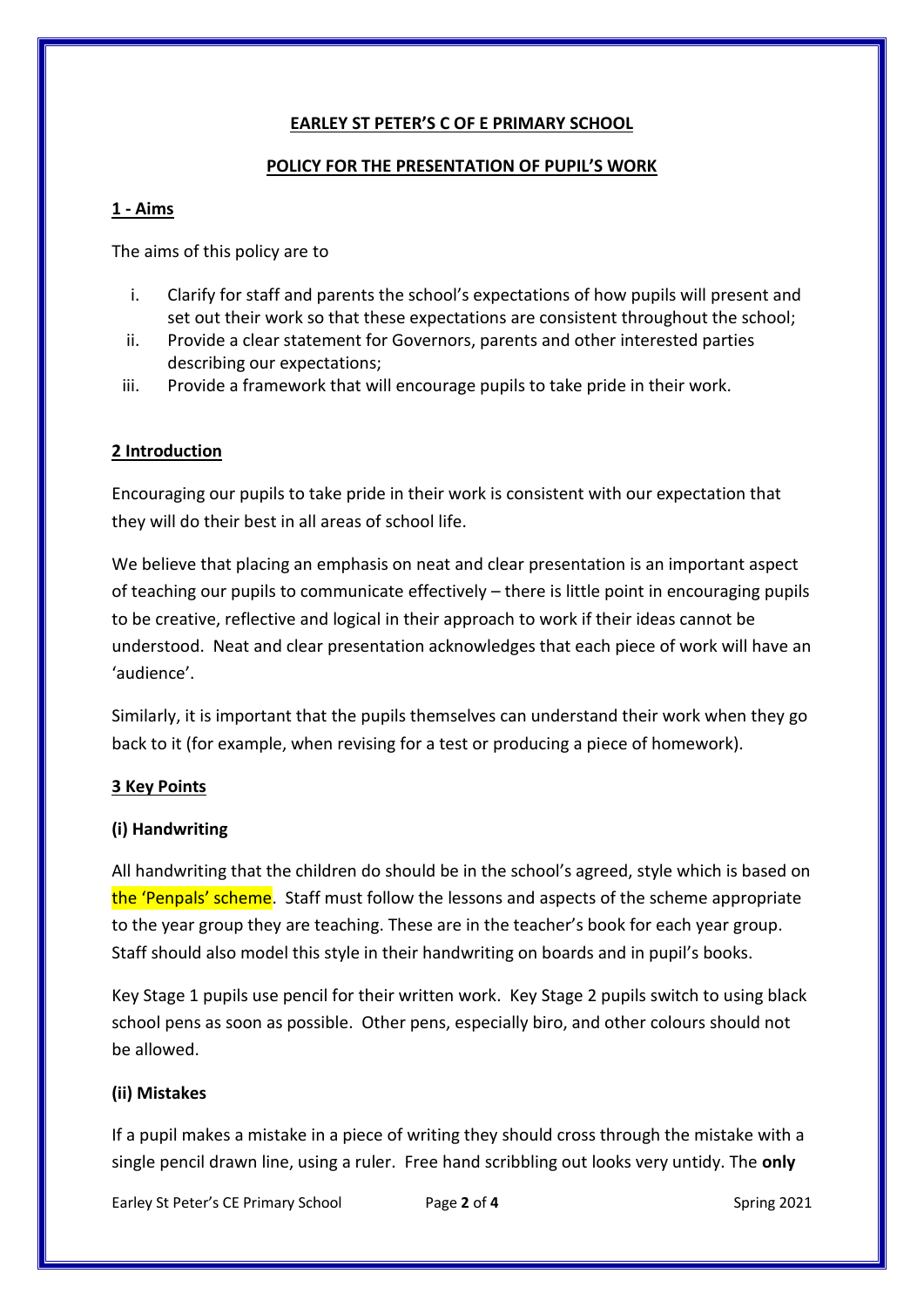exception to this rule is when pupils are taking/making rough notes for subsequently turning into finished work.

## **(iii) Dates and Titles**

All work should be both dated and titled. Dates and titles should be underlined, using a ruler.

## **(iv) Spaces**

Unless there is a specific reason to do so (i.e. a new piece of work needs to be started before the previous piece is finished) pupils should not leave spaces in their books and should not start each piece of work on a new page.

## **(v) Margins**

Using a ruler, pupils should draw a margin on any page that does not already have one – writing should not start directly next to the edge of the page.

## **(vi) Diagrams and drawings**

All diagrams and drawing should be in pencil, not pen, allowing mistakes to be altered by the child.

### **(vii) Work in Maths books**

Pupils must use a ruler whenever appropriate – for example when producing tables of results, graphs, diagrams and spaces for answers. Whenever appropriate for the size of the squares, the 'one number only in each square' rule should be applied.

# **(viii) Cutting out and 'sticking in'**

Until or unless they can do so neatly pupils should not cut out and stick work into books unsupervised/unaided. Sheets and pictures that have been 'folded over' or which have been 'hacked' rather than cut look very untidy.

For each piece of work Staff also need to consider if there are alternatives to giving sheets and pictures that need to be stuck in – i.e. pupils write their own calculations/sentences and draw their own pictures rather than being given photocopies.

# **(ix) Covers of books**

Unless teachers are confident about the handwriting and spelling of a pupil, the pupil should not write their own name and subject on the cover of their books – spelling mistakes,

Earley St Peter's CE Primary School Page **3** of **4** Spring 2021